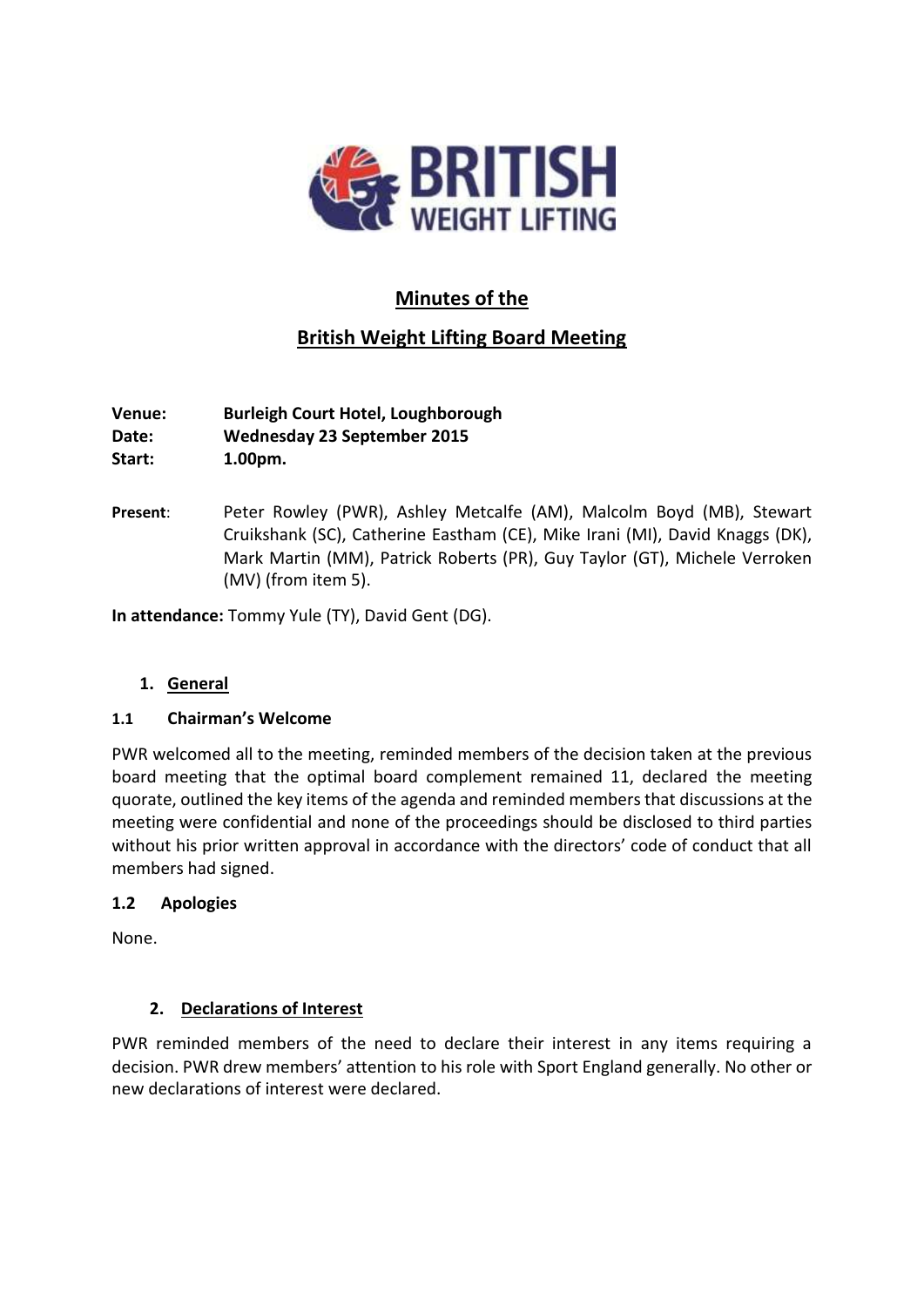# **3. Minutes of the previous meetings and matters arising**

The minutes of the Board meeting held on 26 June 2015 circulated previously were agreed as read.

There were no matters arising not appearing elsewhere on the agenda.

# **4. Decisions taken outside the Board Meeting**

# **4a Anti-Doping Policy Update**

PWR reminded members of AM's email dated 17 August 2015 proposing amendments to BWL's anti-doping policy that individuals would be held liable for any fines in line with IWF revisions and recommendations. Members had confirmed consent to the proposal electronically and consequently, the necessary changes had been implemented and communicated via the website. TY also confirmed that all athletes selected for international competitions would receive letters reminding them of their responsibilities under the policy.

# **5. Performance and UK Sport update**

PWR thanked TY for the session at BWL's high performance gym at Loughborough University prior to the board meeting and invited him to present his report.

MV joined the meeting.

The presentation reported upon key results from the British Championships and international competitions since the last board meeting; confirmed that female athletes on the world class programme (WCP) remained on track to achieve performance targets at the World Championships in November; highlighted Rebekah Tiler's 3 gold medals at the European Youth Championships, Natalie Blake's bronze at the Asian Open and the 6 medals won by British athletes at the Commonwealth Youth Championships; selections for the World Championships, the European Juniors/Under 23s and the Commonwealth Championships, together with the rationales; the 4 different funding streams for supporting teams; recruitment for 5 coaching positions; the talent pathway and attendant coaching structure; the WCP Selections and Golden Chance Talent Confirmation; and forward plans.

TY also responded to various questions from board members, in particular lessons learned from the inaugural Golden Chance programme, proposals to repeat it and timing; the need to communicate with coaches and clubs about talent progression and not becoming elitist; and the possibility of appointing an 'honorary regional scout' to spot talent inside and outside the sport.

**Members** thanked TY for a very encouraging report and **confirmed that selection of athletes, coaches and other support staff was a matter for TY as Performance Director and not the board.**

PWR congratulated MI and Mary Hancock on being selected as officials at the World Championships.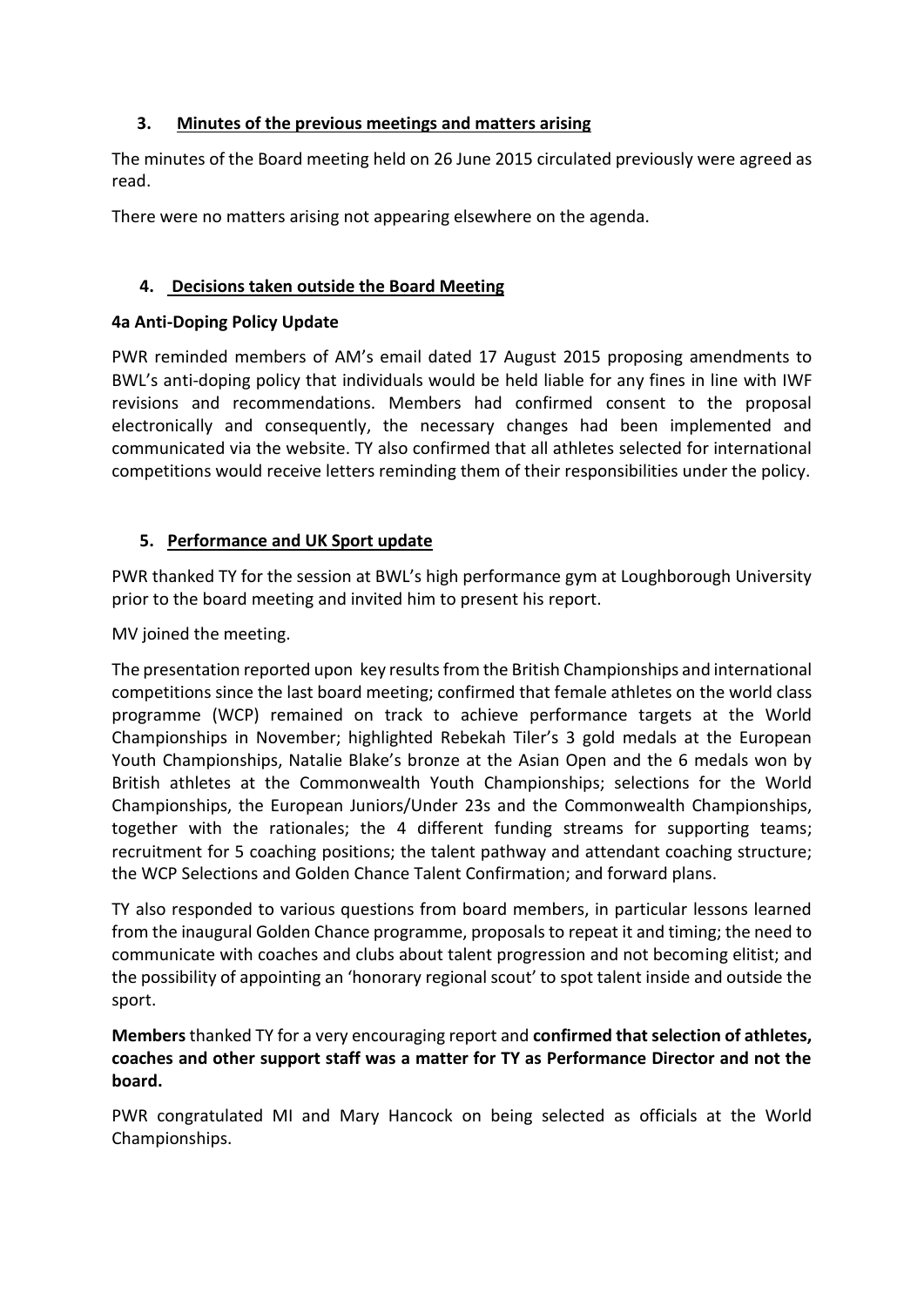PWR invited GT to update board members on meetings of the Performance sub-committee held earlier in the day, who reported in particular the complimentary reports of British performances at the Commonwealth Youth Championships in Samoa, especially Rebekah Tiler not only for her lifting performance, but also her role as flag bearer for Team England and as an ambassador for the sport. The sub-committee also commented that our performance programme is perceived in some circles as a UK Sport programme rather than BWL's and that we need our own definition of the same. **It was agreed that that the subcommittee and AM would coordinate a consultation with the coaching community as to what it may look like and report back at a future meeting.**

# **6. Sport Development, Coach Education and Sport England Review**

DG informed board members upon sport development, in particular the Reebok-Archon project and its potential; the positive work of the regional development officers; the excellent feedback from the sold out British Championships and lessons learned, but the need for all BWL competitions to be staged at similar standard; planning for the new Powerhouse Games and the 2016 programme; the satisfactory Sport England mid-year review; developments and new partnerships in coaching education that would generate new income streams from October and again in 2016.

DG then refereed to the papers circulated previously and the Commercial and Development sub-committee meeting held earlier in the day pertaining to the possibility of revising structures in England. PWR invited CE and MB to comment upon the debate within the subcommittee and a discussion ensued around the need to state the case for change within the sport to grow participation, address the negative factors inhibiting better growth, develop the risk analysis around assets and officials, progress the associations with CrossFit, optimise the continuing growth in female lifters and how to include current divisions as part of the solution.

**The Board agreed unanimously to the need for change and the principle of the new approach to the structure in England,** authorising DG to develop proposals further in advance of the meeting with divisional representatives in Birmingham next month to be attended by MB, PWR, DG, TY and AM.

CE also reported upon the meeting of the sub-committee's discussions about the possible implications of the next funding rounds of Sport England and UK Sport, the relationship with 110% Marketing and the DCMS consultation paper.

DG then updated members on the opportunities within the DCMS' Consultation paper, "A New Strategy for Sport". PWR reminded members that if they wished to contribute to BWL's response they should do so to DG during the following week before he and DG signed it off for despatch by the deadline of 2 October.

Members thanked DG for his very comprehensive report.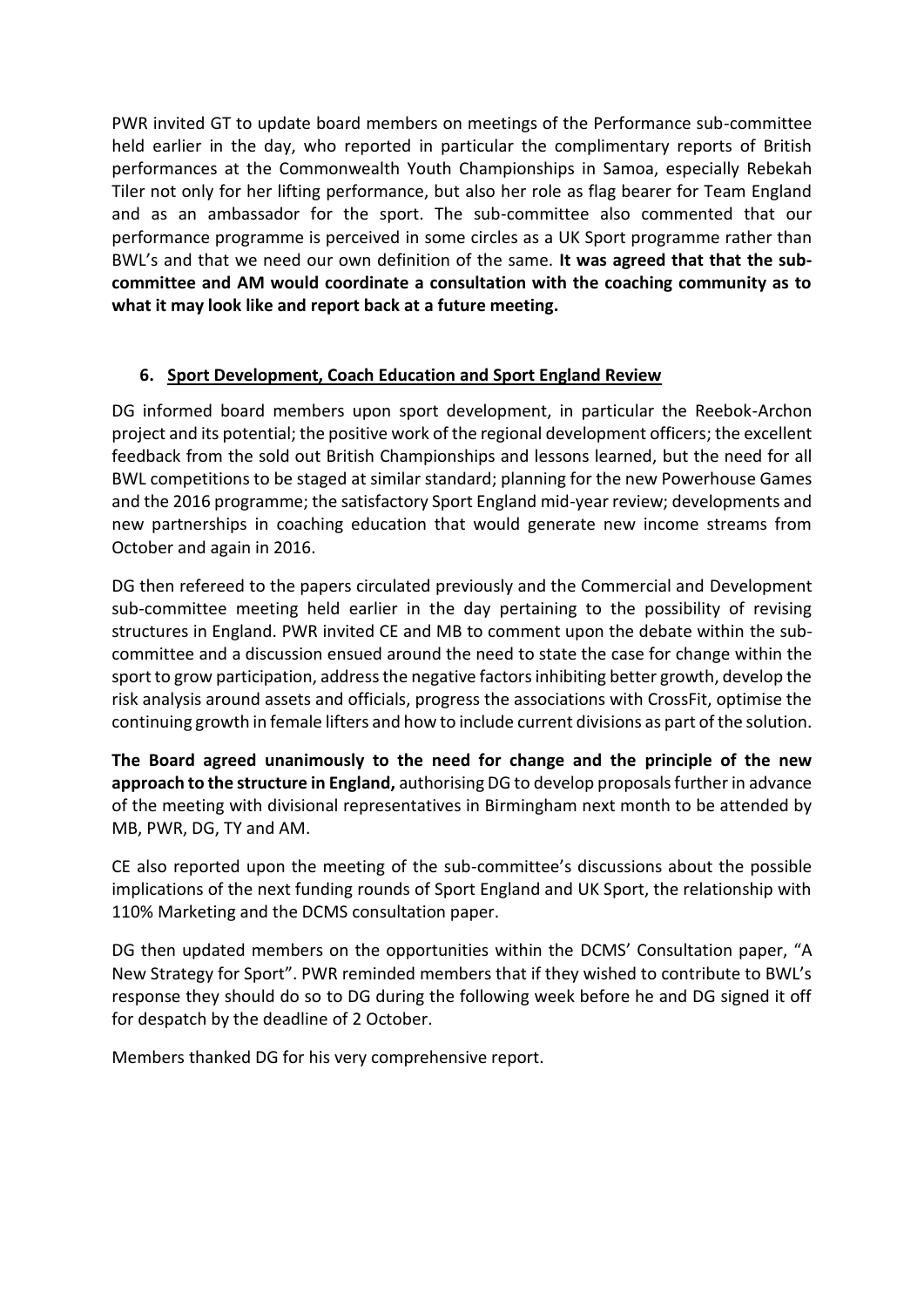# **7. Minutes and recommendations from sub-committees**

### **7a Performance Group**

Taken under item 5 above.

### **7b Commercial and Development Group**

Taken under item 6 above.

#### **7c Finance and General Purposes Group**

PR reported upon various discussions and virtual meetings with sub-committee members held previously. In particular he explained the review of and revisions to the suite of HR policies following the recommendations of Roots CIC earlier in the year. **Board members approved the updated policies that form appendices to the Staff Handbook.**

PR also referred to the papers circulated previously aligning the risk management policy to ISO standard, the proposal to move away from looking at individual corporate risks in the risk register but monitoring the risk profile holistically and broadening the scope of the risk register to include operational/sport specific risks as well as corporate risks. **Board members approved the revised risk management policy and proposals to broaden the scope of the risk register.**

PWR informed board members that the boards of World Class Lifting and BWLE Ltd. had met earlier in the day and approved the directors' reports and financial statements of the subsidiary companies for the year ended 31 March 2015.

TY and DG left the meeting.

# 8. **Finance Matters and Update**

#### **8a Annual Accounts**

MM referred to PWR's confirmation of the approval of subsidiary company accounts under the item above, together with the papers circulated previously and invited questions on the draft accounts for the year ended 31 March 2015. A discussion ensued, wherein the transparency of the annual review within the directors' report was well received in particular.

**The Board approved the Directors' Report and Financial Statements of BAWLA trading as BWL for the year ended 31 March 2015, authorised PWR and MM to sign them on directors' behalf, MM to sign the letter of representation and lodge them at Companies House.**

PWR thanked MM for the work undertaken and the smooth external audit.

# **8b and 8c Management Accounts for the period ended 31 August 2015 and forward forecasts for 2015/16**

MM referred to the papers circulated previously, the summary income and expenditure accounts for June to August 2015 inclusive and discussions earlier in the agenda pertaining to the need to grow revenues from courses and the timing of receipts. Whilst the cumulative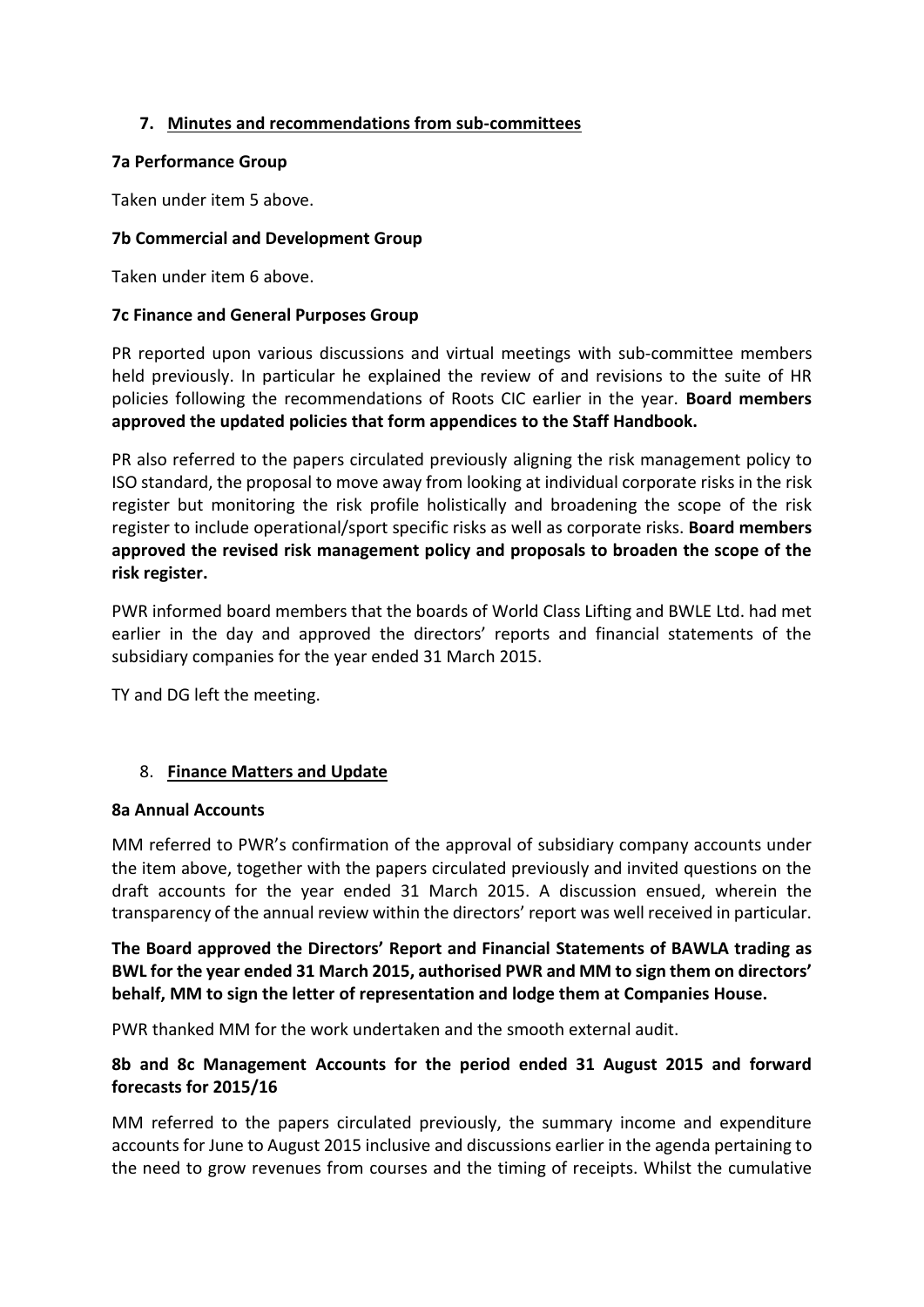surplus before amortisation of development costs remained positive, the adverse variance against budget had been a catalyst to develop additional partnerships and licensing revenues that would come on stream later this year and next. Meantime, revenues from sponsorship now exceeded the full year budget to compensate the shortfall from courses and the revised forecast showed a likely surplus similar to budget. Cash flow remained comfortably positive.

Members noted the position.

#### **8d Risk register**

AM and PR referred to the risk register circulated previously and updated since the last meeting. No new corporate risks had been identified and members noted that the company's risk profile had stabilised. The register to be presented to the December meeting would include the operational risks referred to elsewhere in the agenda.

PWR drew members' attention to risk 8 and the need for current experience and gender balance when considering nominations for officials at international events.

Members noted the position.

# **9. CEO's update**

AM referred to his comprehensive report circulated previously, reminding members that in view of time constraints it was for information only. Members noted the intense activity undertaken since the last report.

Members noted the improved RAG rating in Moore Stephens' (MS) draft report following the follow up on-site audit on 8 July. Whilst the report was complimentary of the significant governance improvements implemented since the original report, several inaccuracies had been pointed out to MS and a couple of observations challenged. AM would circulate a copy of the final report to members when available.

The complaints log circulated previously was discussed. PWR reported upon the investigation of a complaint that he and DK had undertaken in accordance with our Complaints and Quality Improvement Procedure (CQIP) and the corrective actions undertaken, despite which the complainants continued to challenge contentiously. Members noted the position and awaited the outcome, confirming in the interim that BWL's investigation into the complaint had been appropriate.

AM referred to the papers circulated previously and discussions as to new structures elsewhere in the agenda. A discussion ensued, following which **members approved the principle of the new sub-committees.** 

# **10. Chairman's update**

PWR referred to the papers circulated previously pertaining to the update of his appointments since the last meeting, the revised forward agenda and the need to amend and